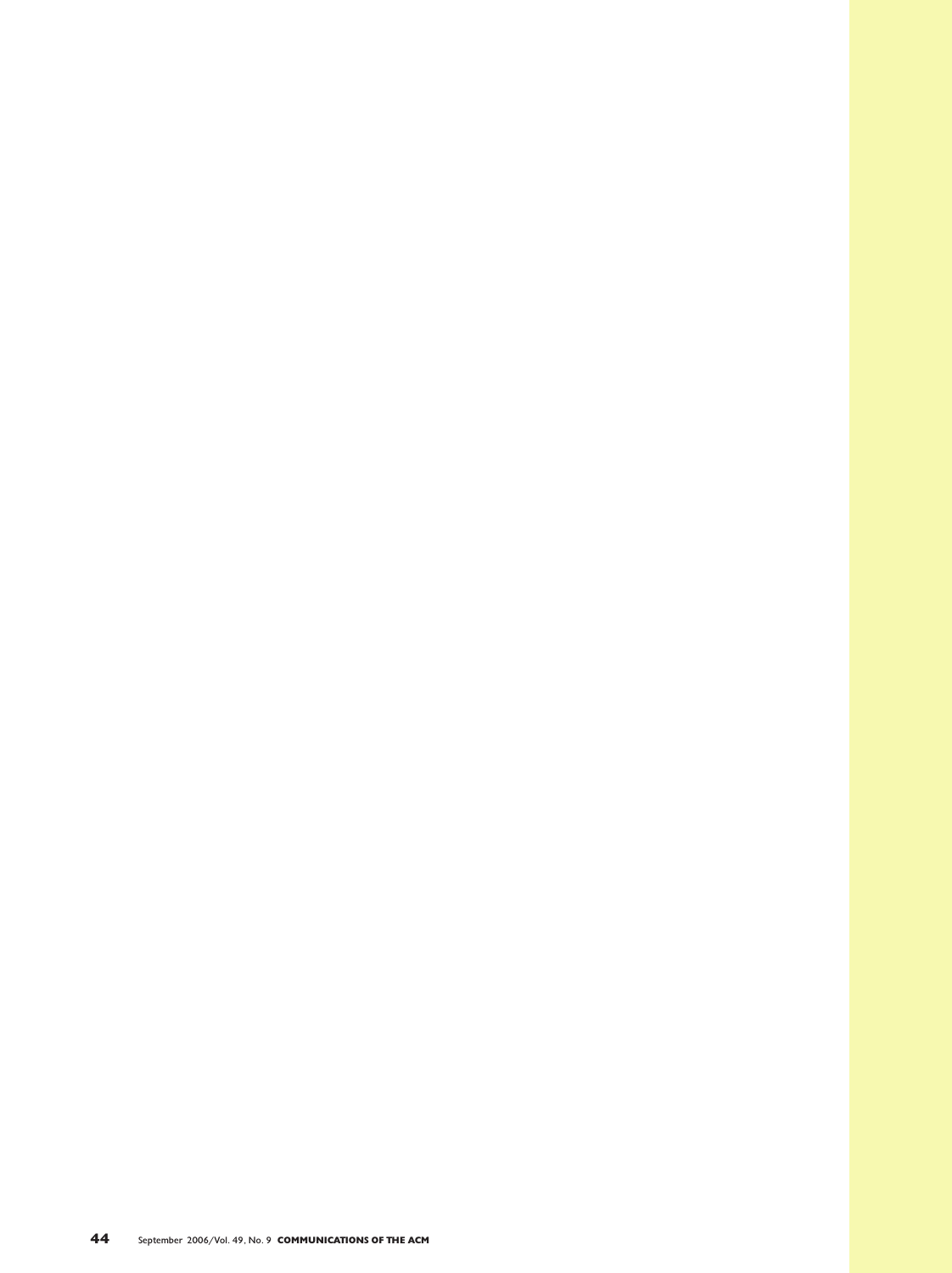## *By* ALEXANDER PRETSCHNER, MANUEL HILTY, *and* DAVID BASIN

# DISTRIBUTED USAGE CONTROL

*Using a server-side architecture to connect specialized enforcement mechanisms with usage control requirements and policies.* 

> omputer systems play an increasingly prominent role in our daily lives. Interacting with these systems often involves disclosing personal data—data that can be traced back to particular individuals, collected in different contexts. For example, healthcare providers, insurance companies, and tax offices collect personal data explicitly. The use of credit or loyalty cards, as well as Internet shopping, leave implicitly created digital footprints. So does the use of mobile phones (traffic data) and the coming generation of motor vehicles (location data and sensed driving behavior). Moreover, public security concerns have led to increased monitoring of public spaces where personal data (images and contexts) is gathered without direct interaction with computerized services. The looming reality of ubiquitous computing will further

increase the amount of personal data collected, and enhanced network capabilities give rise to potentially uncontrolled distribution. and the state of the state of the state of the state of the state of the state of the state of the state of the state of the state of the state of the state of the state of the state of the state of the state of the state

 $\bigotimes$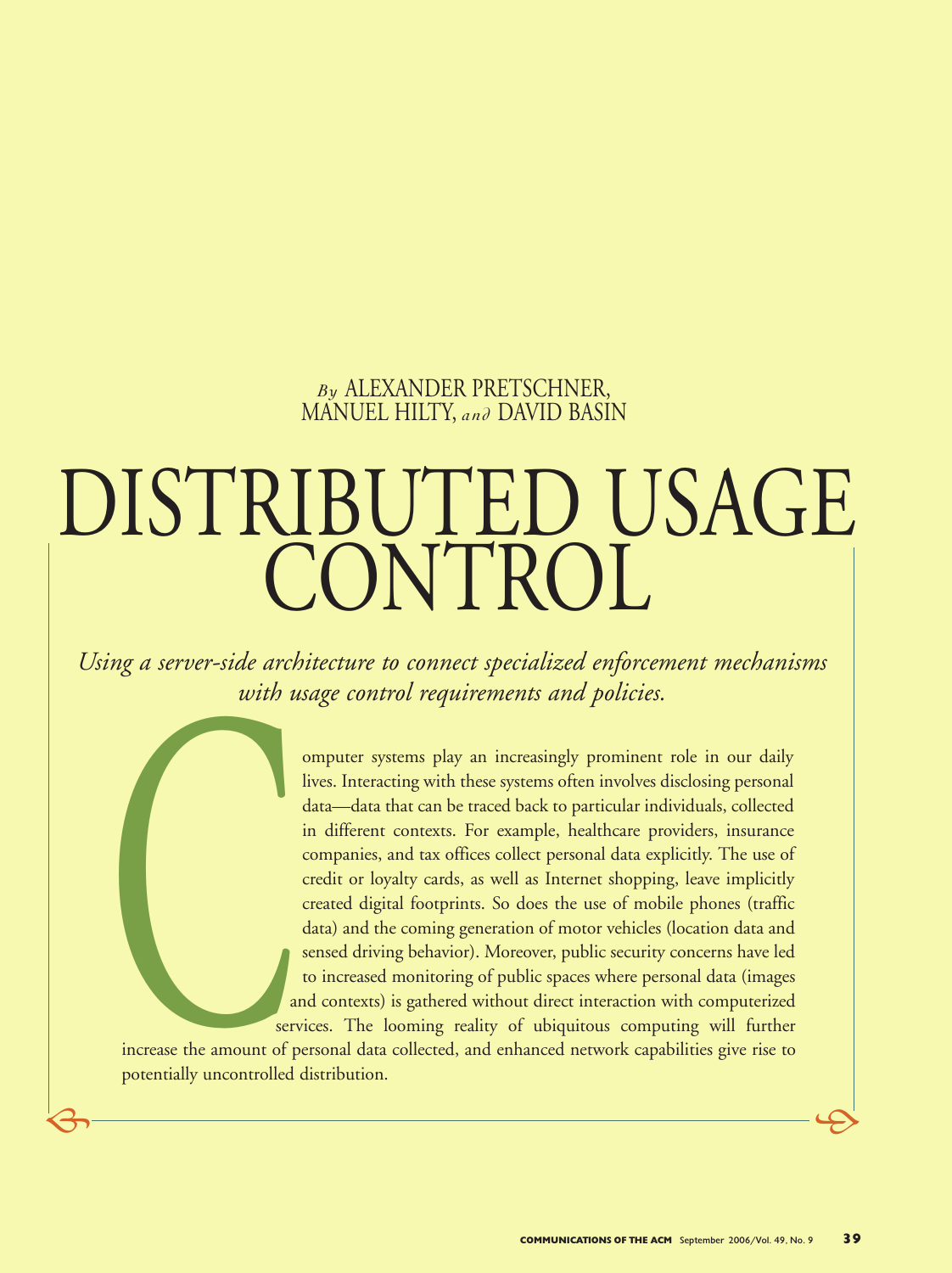These technologies improve, for the most part, the quality of our lives. Still, the question arises how all this potentially sensitive data can be protected. Two of the main technical challenges involve controlling data access and usage. While the fundamentals of access control appear to be well understood, this is not the case for usage control. Promising research has been carried out in the areas of both usage control specification [1, 8] and enforcement mechanisms [6, 9]. Missing, however, is a conceptual framework that encompasses both specification and enforcement. In this article, we close this gap.

To this end, we assume personal and other kinds of sensitive data are stored at trustworthy places called data providers. Third parties, called data consumers, request access to the data. Assuming that some form of access control is in place, our concern is what happens to the data once it has been released to the data consumer:<br>**I** how the data consumer may, must, and must not use it. Clearly, the scope of this problem extends beyond privacy concerns about personal data and is also related to



the management of intellectual property rights.

In this article, we describe the fundamentals of usage control, in particular, the notions of provisions, obligations, and compensations in the context of controllability and observability. This takes into account possible enforcement mechanisms like those provided by rights management mechanisms. However, many requirements on the consumer's behavior cannot be directly enforced. We therefore present a transformation-based approach to tackling this problem whereby non-enforceable requirements are transformed into requirements whose satisfaction can at least be observed. We describe a two-level policy language that is rich enough to express all these concepts and present a generic server-side architecture for implementing usage control. This architecture is compatible with different client-side enforcement mechanisms, such as dedicated client-side software architectures, trusted platform technologies, and other digital rights management (DRM) mechanisms. We view this server-side architecture as providing the missing link between specialized enforcement mechanisms on one side and usage control requirements and policies on the other.

### **ABSTRACT SYSTEM MODEL**

We consider a distributed system consisting of a set of actors. An actor is an information system or information processing device, and each actor has an owner that is responsible for the actor's behavior. Actors can take actions including:

- Operations on data such as storage, distribution, different forms of read access (including playing music or videos), modification of payload and metadata, and processing such as the computation of statistics; and
- Communication, which is the sending and receiving of messages that are not subject to usage control, for example, requests for data or notifications of some kind.

Actors also have encapsulated states, that is, they cannot observe the states and operations of each other. Actors can assume different roles. One actor can send (a copy of) data to another actor. In this

> case, the former is the data provider and the latter the data consumer. These roles can change dynamically. Each data item has a data owner who possesses the rights to the data.

> An example of dynamically changing roles is found in mobile computing and is depicted in Figure 1. Consider a location-based service with location information *d* coming from a GPS receiver in a mobile phone. To provide the ser-

vice, the network infrastructure requests location data from the mobile phone. In this transaction, the mobile phone is the data provider and the network infrastructure is the data consumer. Then *d* is sent to a service provider, possibly with other data *d'*, for further processing. Now the network infrastructure is the data provider and the service provider is the data consumer.

The subscriber, who is the owner of the mobile phone, might want to restrict what happens to this data once it is given to the network infrastructure. The respective requirements can either be specified globally (via a subscriber agreement) or on a per-transaction basis. If the subscriber requires the service provider to delete the data after processing it, then the network infrastructure must stipulate this requirement when giving the location data to the service provider.

#### **USAGE CONTROL REQUIREMENTS**

**Figure 1. Roles of** 

**actors.**

In order to control how data is used, the owner of a data provider must define a usage control policy that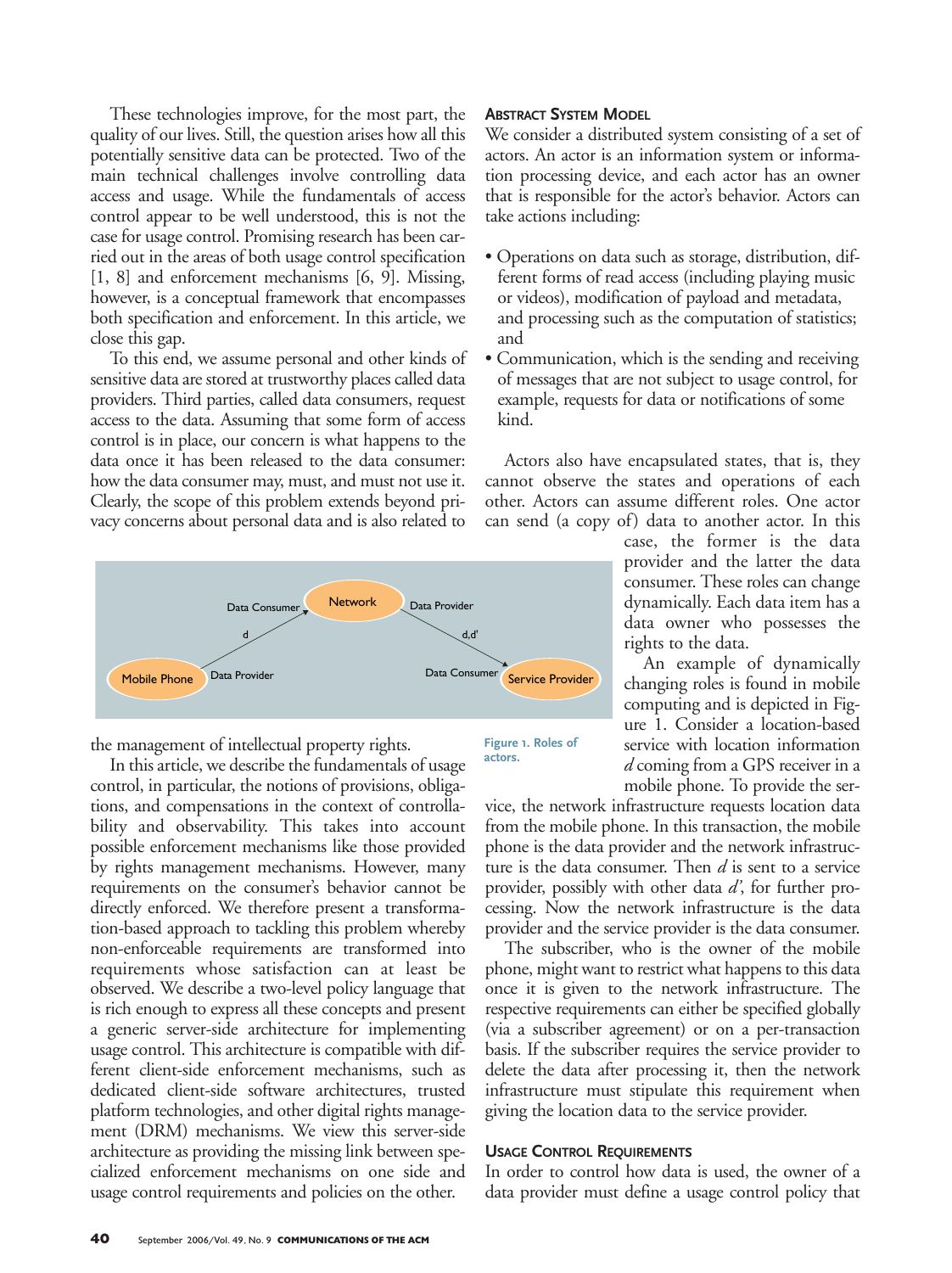specifies the requirements that must be satisfied by a data consumer who receives a copy of the provider's data. The requirements expressed in the policy can come from four different kinds of sources: the data provider's (owner's) own interests; the data owner's preferences; governing laws and regulations; or from an agreement with another actor that has previously sent the data.

**Provisions and Obligations.** We distinguish two basic classes of usage control requirements [2, 3]: provisions and obligations. Provisions are concerned with the past and present and, as such, represent access control requirements only. In contrast, obligations are concerned with requirements on the future that the data consumer must adhere to. The specification and enforcement of provisions is fairly well studied and understood in the access control community, and hence we focus on obligations.

Examples of obligations are "data *d* must not be stored for more than 30 days," "data *d* must not be further distributed," and "data *d* must not be processed for purposes other than *p*." Obligations impose constraints on operations on data, which can relate to:

- Time, for example, data may have to be stored at least, or at most, 30 days;
- Cardinality, limitations such as data may be copied at most three times;
- The occurrence of certain events, for example, data may be used until its owner explicitly states otherwise;
- Actions to be taken by the data consumer, such as notifying the data owner each time the data is used;
- The purpose for which the data may be used, for example, for scientific purposes only;
- Technical or governance restrictions, such as encrypted storage or adherence to governance standards; or
- The necessity of updates, because the freshness and correctness of personal data is often required by data protection regulations.

For both requirements and policies, we define notions of enforceability and violation. A requirement is enforceable if mechanisms can be employed such that all executions of the system satisfy the requirement. A requirement is enforced in a system when these mechanisms are actually employed. A policy is enforceable if all its requirements are enforceable, and enforced if all its requirements are enforced. A requirement is violated with respect to a system execution if the execution does not satisfy it. A policy is violated with respect to a system execution if at least one of its requirements is violated.

**Controllability and Observability.** Enforceability is tightly bound to the notions of controllability and observability. Controllable obligations are obligations for which the data provider can ensure that the data consumer executes respective operations only under the specified restrictions. Controllability only exists with respect to a given set of mechanisms. Trusted platform technology can be used as a mechanism to control certain obligations as, for example, within DRM, where such technologies are already in use. Alternatively, the data provider can use trusted systems in a more general sense, namely systems for which the data provider is certain they will behave in predefined ways. This is, for example, the case for dedicated software infrastructures in trustworthy environments. In such environments, the main concern is often to prevent unintentional, rather than deliberate, violations of obligations.

In many cases, full controllability is not achievable. Therefore, we also introduce the notion of observability, which is a weaker notion than controllability. In some cases, the data provider can observe whether obligations are adhered to. We call such obligations observable obligations. Recall that actors cannot observe each other's states and local actions. However, by receiving messages that describe parts of what is otherwise unobservable, they can acquire partial knowledge about the states and actions of other actors. Mechanisms for observing the fulfillment of obligations range from non-technical mechanisms like audits to technical mechanisms like the use of trusted systems that inform data providers about actions taken by data consumers (such as trusted logging mechanisms or the use of watermarks to identify the source of illegal copies). If an obligation is not observable, there may be an approximation of it that can be observed. For instance, it is difficult to see if data is actually deleted, but there may be technical means to show that the respective commands have been executed. Obviously, there also is a similar notion of approximation for controllability, but for the sake of simplicity, we do not address it here.

Observability can be exploited for enforcement purposes [2]: the data provider can observe whether an (approximation of an) obligation is violated and take a compensating action when this is the case. The compensating action can rectify the violation, it can be a penalty such as lowering a trust or credibility rating of the data consumer, or it can be some form of legal action. This is similar to enforcing a law that prohibits driving through a red traffic light. It is not possible to prevent car drivers from driving through red lights, but by installing cameras, the police can fine those who do so. We call a requirement of the form "if a violation of obligation  $\rho$  is detected, then the compensating action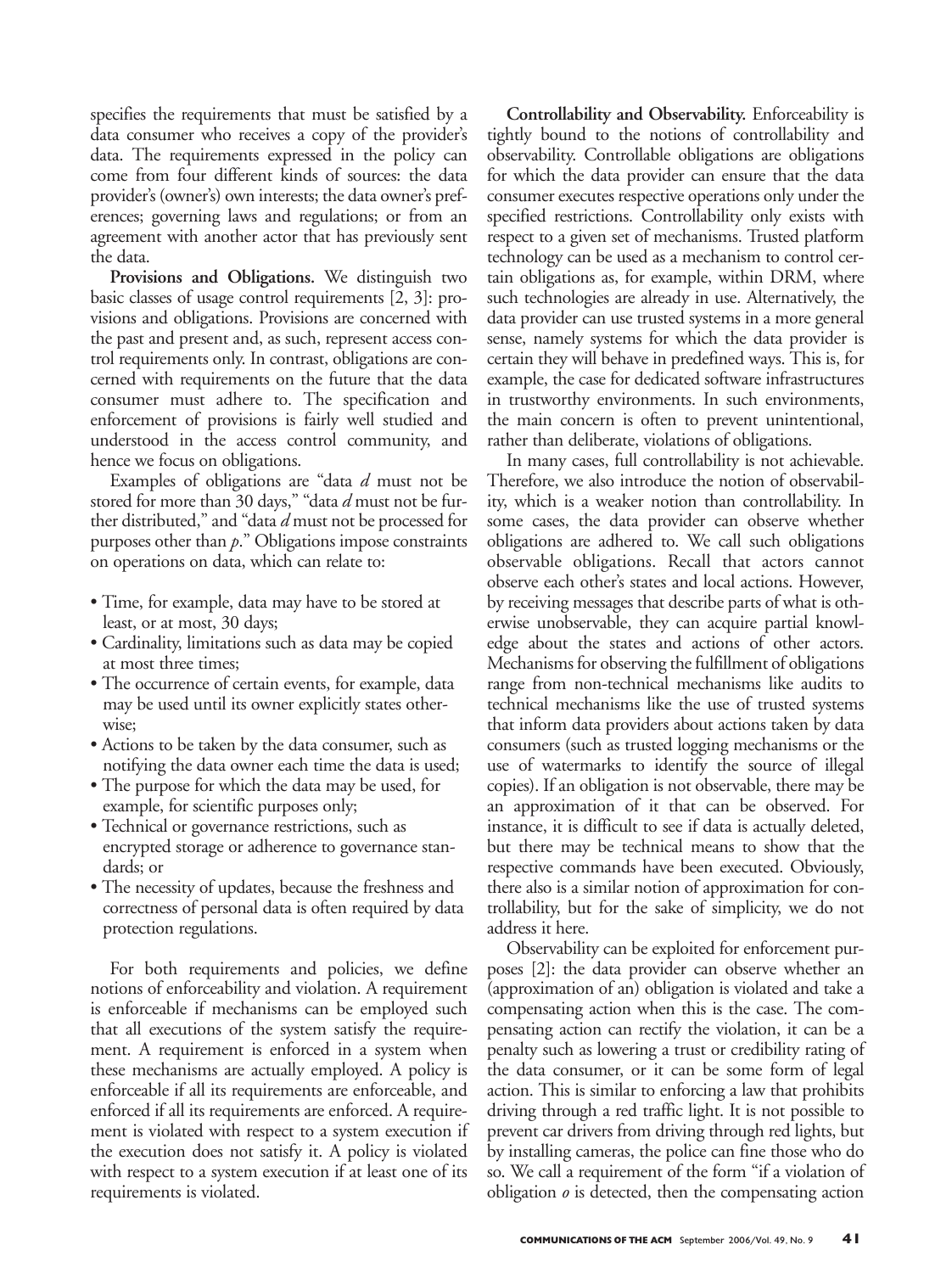a must be triggered" a compensation. Compensations are enforceable. Because full controllability is not achievable in general, we suggest a hybrid approach employing two mechanisms: one for controllability, and the other for observability, when controllability cannot be achieved.

Obligations that are neither controllable nor transformable into observable ones can only be trusted to be adhered to by the data consumer. The best the data provider can do here is to get a commitment to the obligation from the data consumer, and perhaps remind the data consumer of its duties later.

### **POLICIES**

We have three types of enforceable requirements: provisions, controllable obligations, and compensations. To reflect the fact that some obligations are not enforceable, we define two policy levels. The intuition behind these two levels is as follows. A high-level policy is about what ideally should be enforced, and it directly reflects applicable laws, regulations, and agreements. It may thus contain requirements that are not enforceable. A low-level policy is a policy that can actually be enforced; it contains both references to what is stipulated by the high-level policy (including non-controllable obligations) and what will actually be enforced (including compensations). Note that for observable obligations, we enforce the compensation associated with the obligation and not the obligation itself.

**High-Level Policies.** A high-level policy specifies obligations as well as provisions, which encompass access control requirements and provisional actions. Provisional actions [5] are actions the requester is required to take in the time span between access request and data release, for example, obtain the data owner's consent or sign an agreement.

**From High-Level to Low-Level Policies.** We now describe the process of transforming a high-level policy into a low-level policy. In doing so, we derive the structure of a low-level policy language. As this structure is more complex than that of high-level policies, we also sketch a simplified metamodel of low-level policies. A prerequisite for this transformation is a description of the available enforcement and observation mechanisms and their capabilities. Such descriptions are provided in dedicated vocabularies. The transformation then consists of four steps.

*1. Obligations are partitioned into controllable and non-controllable obligations*. This is done with respect to a set of available control mechanisms such as the use of trusted systems as defined earlier. This requires that the available mechanisms are known and well understood. Controllable obligations are annotated with the applicable mechanisms. For obligations that are not fully

controllable, a mechanism is specified as well, but the obligation is still considered in the next steps. This results in a combination of control and observation mechanisms.

*2. Non-controllable obligations are partitioned into observable and non-observable obligations*.

*3. As many remaining obligations as possible are transformed into observable obligations by weakening them as much as necessary, as the previous example of data deletion shows*. A minimum requirement here is that the violation of a newly created observable obligation implies the violation of the respective non-observable obligation.

*4. Each observable obligation is annotated with an applicable observation mechanism capable of observing a violation of the obligation, and associated with compensating actions*. In this way, compensations are specified.

The fulfillment of remaining non-observable and non-controllable obligations must be trusted. This trust must be established outside the policies and before access is granted.

**Low-Level Policies.** Here, we introduce the structure of low-level policies. Figure 2 shows the simplified metamodel of this policy language. A policy consists of a set of rules. In this article, we take a simplistic approach to combining rules: a request is permitted if at least one of the rules applies, and is denied otherwise. This restriction could be liberalized by employing different rule combination algorithms such as in XACML [7].

A rule has an access control part that defines its applicability, which essentially is a predicate over requester attributes, object attributes, and environment attributes. Further, a rule contains provisional actions and contracts. The applicability part and the provisional actions together cover all provisions as defined previously. Contracts reflect obligations in the highlevel policy. They contain both the original obligation (what the policymaker wants) and what actually is enforced and how. In this sense, a controllable contract contains a controllable obligation (both its logical representation and a human-readable description) plus information about the enforcement mechanism (or a combination of mechanisms) and how it should be configured. It can also contain a compensation to back up the control mechanism. An observable contract contains an observable obligation and the compensation that will be enforced. To describe the compensation, we must specify the formula to observe (which can be the original obligation or an approximation thereof), an observation mechanism and a compensating action. A trusted contract contains a non-controllable and non-observable obligation.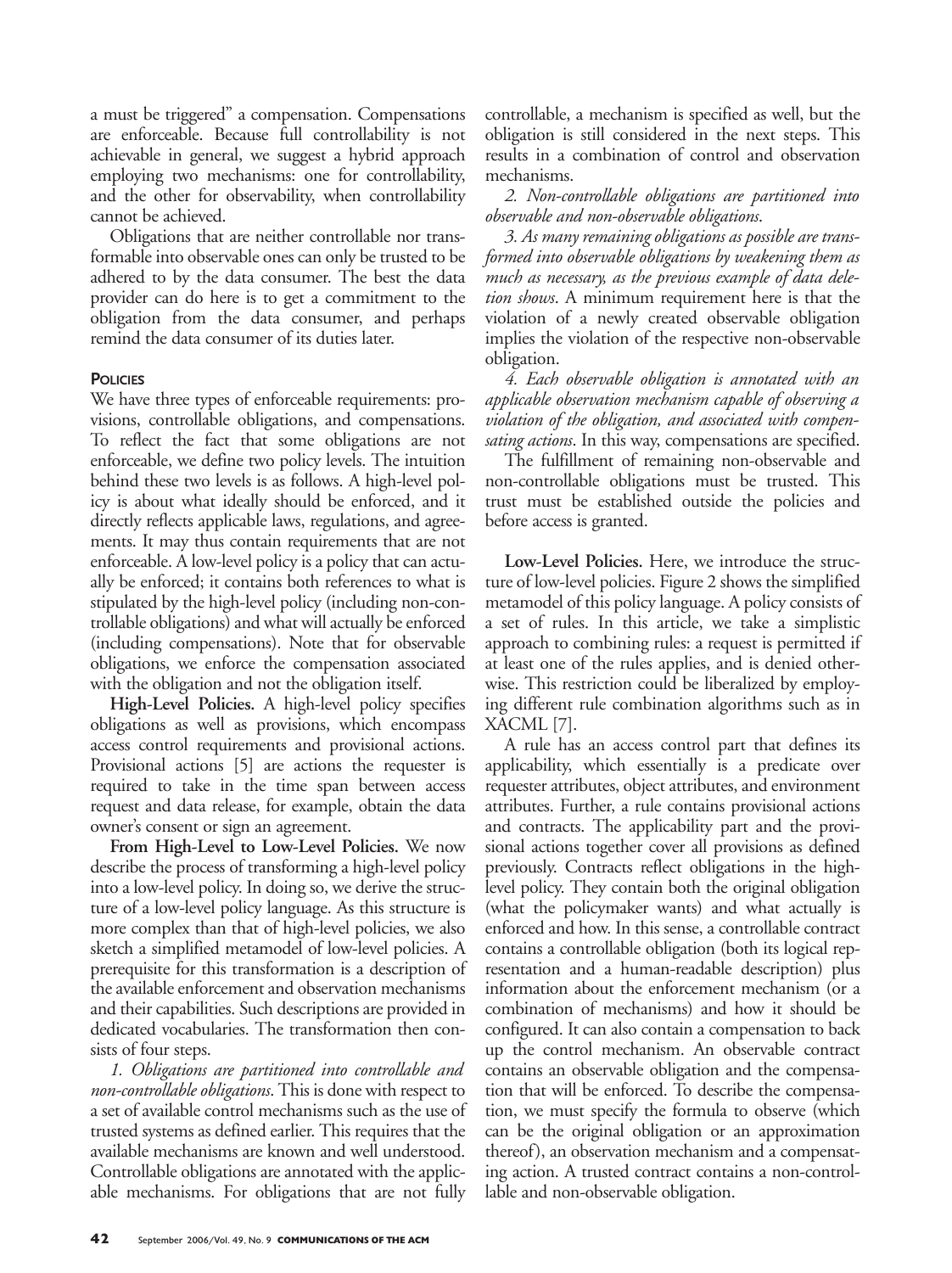The semantics of a rule is as follows. If the applicability part evaluates to true, then the entire set of provisional actions and contracts must be satisfied for the data to be delivered. How the provisional actions and contracts are processed is explained in the architecture description next.

For the sake of brevity, our definition of policies omits the description of attributes, actions (including provisional actions and compensating actions), control mechanisms, observation mechanisms, and purposes. Purposes are needed to specify obligations of the form "this data may only be used for purpose *p*." Similar to EPAL [1], such definitions are contained in a vocabulary, which we do not consider in more detail in this article.



**Figure 2. Policy language metamodel.**

#### **ARCHITECTURE**

We are now ready to sketch a generic architecture for data providers. It encompasses access control, contract negotiation, observation mechanisms, compensations, and the configuration of data with regard to trusted systems on the client side (for example, the issuing of rights objects for trusted platform technology, or attaching policies that are comprehensible to the trusted system). Since monitoring and enforcement are difficult in the context of open infrastructures such as the Internet, we envision first implementations in more controlled infrastructures including mobile phones or data servers of banks, supermarket chains, military organizations, and national administrations. On the one hand, this is because the information systems in these contexts are easier to control than systems in, say, public P2P networks. On the other hand, for some of the actors in these contexts, it can be assumed they unintentionally, rather than deliberately, violate obligations.

In order to understand the general layout of the architecture, we start by considering a generic process for obtaining data (see Figure 3a).

**Process.** Initially, a potential data consumer *C* requests data *d*. Upon receiving this request, the data provider *P* performs traditional access control. This involves evaluating the applicability part of each rule. The result of this step is a set of rules that associate *C* with *d* in the current state of the environment. If there is more than one applicable rule, *P* must choose one

of them. *P* then sends the contracts and the descriptions of provisional actions contained in this rule to *C*. This guarantees access to *d* under the following conditions:  $\frac{U}{B}$ 

- The attributes relevant for the applicability part have not changed;
- Evidence of having taken the provisional actions is sent by *C*;
- *C* commits to the obligations; and
- *C* accepts possible compensations.

If *C* agrees with the provisional actions as well as the obligations and compensations as set forth in the contracts, *C* performs the provisional actions and gathers evidence for this. *C* sends this evidence to *P*, together with a statement that *C* accepts the other elements of the contract, and requests *d*. Finally, *P* checks whether the provisional actions have been performed, if all access control requirements are still satisfied, and if *C* has agreed with the contracts. If this is the case, *P* starts monitoring possible violations of the events that lead to compensating actions. For all controllable obligations, *P* wraps *d* into a DRM container or issues respective rights objects or policies for trusted systems, and releases a copy of *d*.

**Structure.** This procedure can be implemented using a generic architecture for data providers, as depicted in Figure 3b. Boxes represent functional units and arrows represent the main data flows. The request handler receives requests and forwards them to the rule filter. The rule filter retrieves all rules for which the respective access control conditions are met (which may include consulting external attribute databases or the